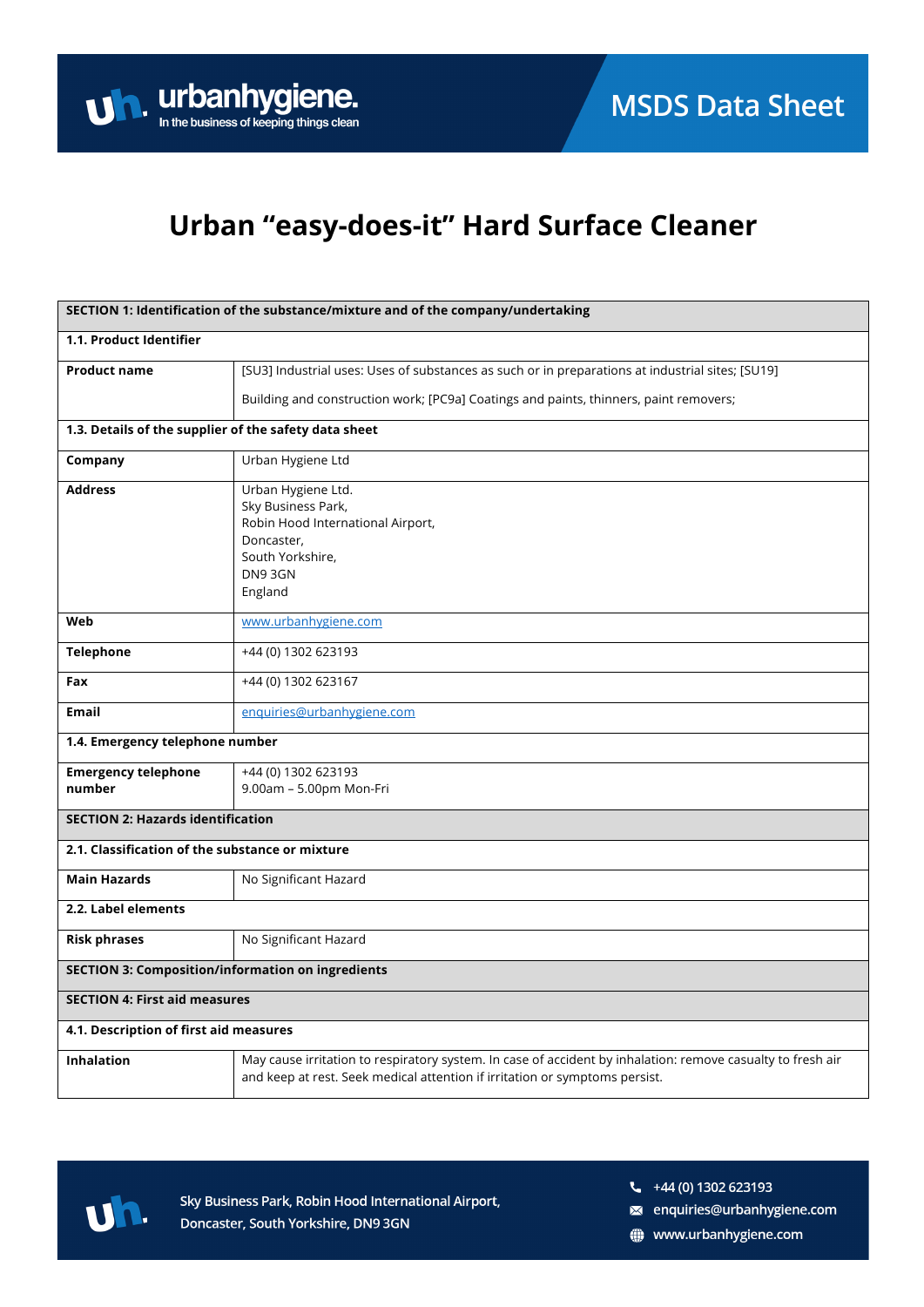

| <b>Eye contact</b>                                                                                                                                                      | May cause irritation to eyes. Rinse immediately with plenty of water for 15 minutes holding the eyelids<br>open. Seek medical attention if irritation or symptoms persist. |  |
|-------------------------------------------------------------------------------------------------------------------------------------------------------------------------|----------------------------------------------------------------------------------------------------------------------------------------------------------------------------|--|
| Skin contact                                                                                                                                                            | May cause irritation to skin. Wash with soap and water. Seek medical attention if irritation or symptoms<br>persist.                                                       |  |
| Ingestion                                                                                                                                                               | Ingestion may cause nausea and vomiting. Rinse mouth thoroughly. Seek medical attention if irritation or<br>symptoms persist.                                              |  |
| <b>SECTION 5: Firefighting measures</b>                                                                                                                                 |                                                                                                                                                                            |  |
| 5.1. Extinguishing media                                                                                                                                                |                                                                                                                                                                            |  |
| Use extinguishing media appropriate to the surrounding fire conditions.                                                                                                 |                                                                                                                                                                            |  |
|                                                                                                                                                                         | 5.2. Special hazards arising from the substance or mixture                                                                                                                 |  |
| Burning produces irritating, toxic and obnoxious fumes.                                                                                                                 |                                                                                                                                                                            |  |
| 5.3. Advice for firefighters                                                                                                                                            |                                                                                                                                                                            |  |
| Protective equipment. Self-contained breathing apparatus.                                                                                                               |                                                                                                                                                                            |  |
| <b>SECTION 6: Accidental release measures</b>                                                                                                                           |                                                                                                                                                                            |  |
|                                                                                                                                                                         | 6.1. Personal precautions, protective equipment and emergency procedures                                                                                                   |  |
|                                                                                                                                                                         | Surfaces contaminated with the product will become slippery. Wash with water.                                                                                              |  |
| 6.2. Environmental precautions                                                                                                                                          |                                                                                                                                                                            |  |
|                                                                                                                                                                         | Flush down the drain with plenty of water. No environmental requirements.                                                                                                  |  |
|                                                                                                                                                                         | 6.3. Methods and material for containment and cleaning up                                                                                                                  |  |
|                                                                                                                                                                         | Clean spillage area thoroughly with plenty of water. No specific clean up requirements.                                                                                    |  |
| <b>SECTION 7: Handling and storage</b>                                                                                                                                  |                                                                                                                                                                            |  |
| 7.1. Precautions for safe handling                                                                                                                                      |                                                                                                                                                                            |  |
| Adopt best Manual Handling considerations when handling, carrying and dispensing. The product is classified as non-hazardous. Wash<br>hands after handling the product. |                                                                                                                                                                            |  |
|                                                                                                                                                                         | 7.2. Conditions for safe storage, including any incompatibilities                                                                                                          |  |
| Keep in a cool, dry, well ventilated area.                                                                                                                              |                                                                                                                                                                            |  |
| <b>SECTION 8: Exposure controls/personal protection</b>                                                                                                                 |                                                                                                                                                                            |  |
| 8.2. Exposure controls                                                                                                                                                  |                                                                                                                                                                            |  |
| 8.2.1. Appropriate<br>engineering controls                                                                                                                              | Not normally required.                                                                                                                                                     |  |
| 8.2.2. Individual<br>protection measures                                                                                                                                | Not normally required.                                                                                                                                                     |  |
| Eye / face protection                                                                                                                                                   | In case of splashing, wear: Safety glasses.                                                                                                                                |  |



 $\frac{1}{2}$  +44 (0) 1302 623193

a enquiries@urbanhygiene.com

www.urbanhygiene.com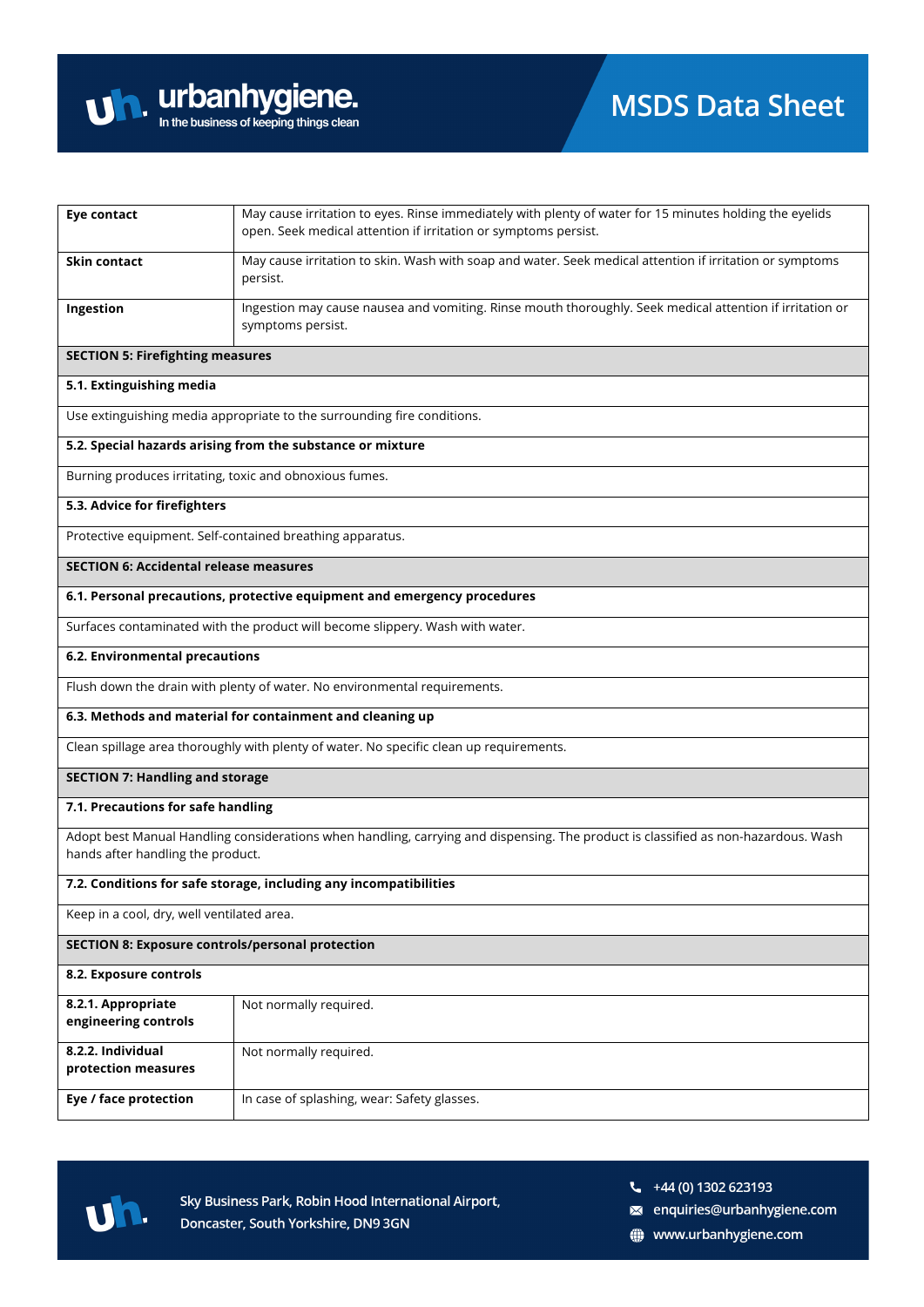| <b>SECTION 9: Physical and chemical properties</b>         |                   |  |
|------------------------------------------------------------|-------------------|--|
| 9.1. Information on basic physical and chemical properties |                   |  |
| Appearance                                                 | Liquid            |  |
| Colour                                                     | Colourless        |  |
| Odour                                                      | Pleasant          |  |
| <b>Odour threshold</b>                                     | No data available |  |
| pH                                                         | $11.8 - 12.2$     |  |
| <b>Initial boiling point</b>                               | 100 °C            |  |
| <b>Flash point</b>                                         | No data available |  |
| <b>Flammability (solid, gas)</b>                           | No data available |  |
| Vapour pressure                                            | No data available |  |
| <b>Vapour density</b>                                      | No data available |  |
| <b>Relative density</b>                                    | $1 - 1.01$        |  |
| <b>Fat solubility</b>                                      | No data available |  |
| <b>Partition coefficient</b>                               | No data available |  |
| Autoignition<br>temperature                                | No data available |  |
| <b>Viscosity</b>                                           | No data available |  |
| <b>Explosive properties</b>                                | No data available |  |
| <b>Oxidising properties</b>                                | No data available |  |
| Solubility                                                 | Miscible in water |  |
| 9.2. Other information                                     |                   |  |
| Conductivity                                               | No data available |  |
| <b>Surface tension</b>                                     | No data available |  |
| <b>Gas group</b>                                           | No data available |  |
| <b>Benzene content</b>                                     | 0%                |  |
| <b>Lead content</b>                                        | 0%                |  |
| <b>VOC (Volatile organic</b><br>compounds)                 | 0 g/l             |  |
| <b>SECTION 10: Stability and reactivity</b>                |                   |  |
| 10.1. Reactivity                                           |                   |  |
| Stable under normal conditions.                            |                   |  |



- $\frac{1}{2}$  +44 (0) 1302 623193
- a enquiries@urbanhygiene.com
- www.urbanhygiene.com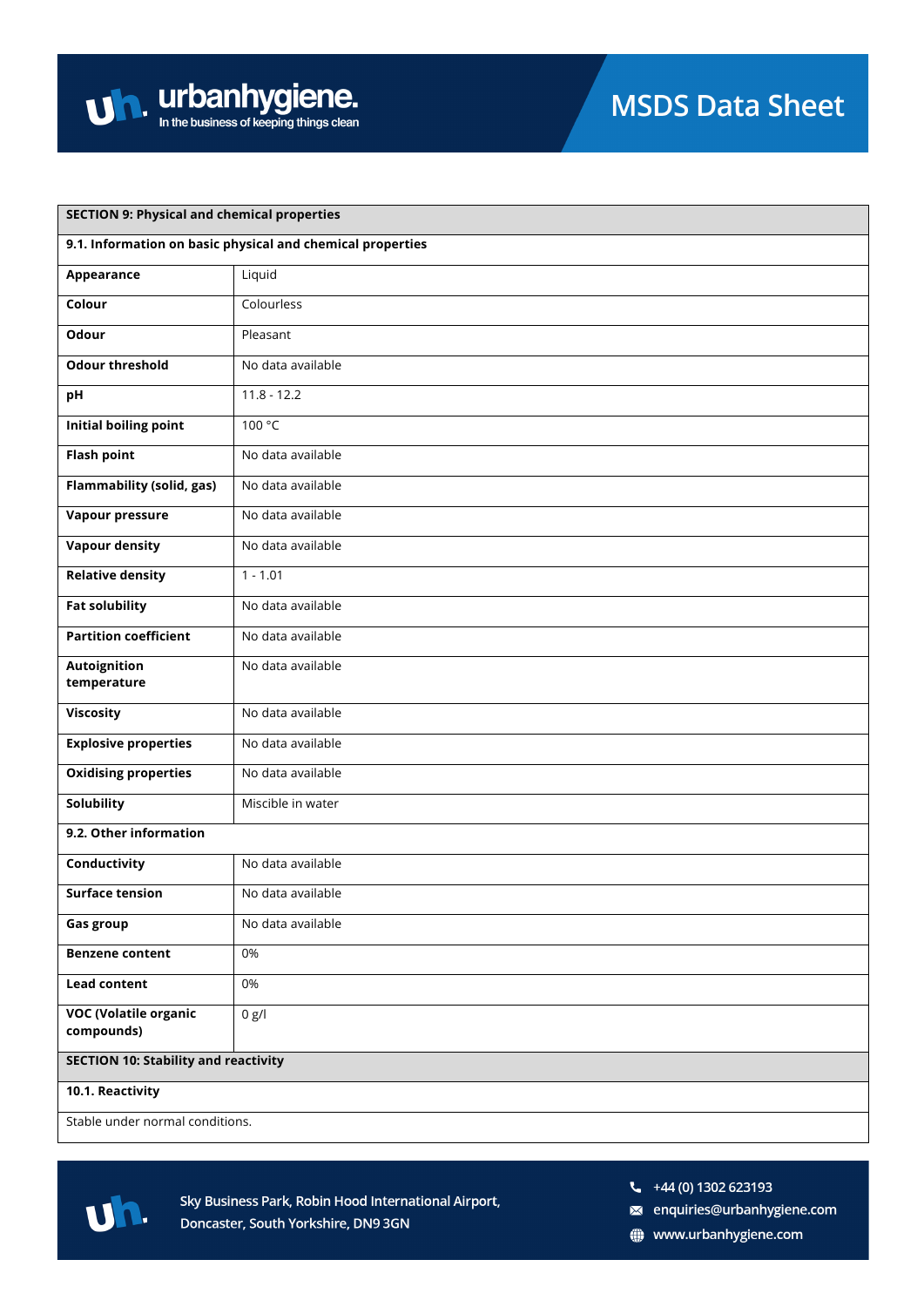

| 10.2. Chemical stability                          |                                                                                  |  |
|---------------------------------------------------|----------------------------------------------------------------------------------|--|
| Stable under normal conditions.                   |                                                                                  |  |
| 10.3. Possibility of hazardous reactions          |                                                                                  |  |
| No Significant Hazard.                            |                                                                                  |  |
| 10.4. Conditions to avoid                         |                                                                                  |  |
| Heat will increase pressure in sealed containers. |                                                                                  |  |
| 10.5. Incompatible materials                      |                                                                                  |  |
| Strong oxidising agents.                          |                                                                                  |  |
| 10.6. Hazardous decomposition products            |                                                                                  |  |
| Carbon oxides may be formed in fire conditions.   |                                                                                  |  |
| <b>SECTION 11: Toxicological information</b>      |                                                                                  |  |
| 11.1. Information on toxicological effects        |                                                                                  |  |
| <b>Acute toxicity</b>                             | No Significant Hazard.                                                           |  |
| <b>Skin corrosion/irritation</b>                  | No Significant Hazard.                                                           |  |
| Serious eye<br>damage/irritation                  | May cause irritation to eyes.                                                    |  |
|                                                   |                                                                                  |  |
| <b>Respiratory or skin</b><br>sensitisation       | No Significant Hazard.                                                           |  |
| 11.1.4. Toxicological Information                 |                                                                                  |  |
| No data available                                 |                                                                                  |  |
| <b>SECTION 12: Ecological information</b>         |                                                                                  |  |
| 12.1. Toxicity                                    |                                                                                  |  |
| No data available                                 |                                                                                  |  |
| 12.3. Bioaccumulative potential                   |                                                                                  |  |
|                                                   |                                                                                  |  |
| <b>Partition coefficient</b>                      | No data available                                                                |  |
| <b>Further information</b>                        | Biodegradable. Non-toxic; non-hazardous; safe for the environment.               |  |
| <b>SECTION 13: Disposal considerations</b>        |                                                                                  |  |
| <b>General information</b>                        | Local and national regulations. The product is classified as non-hazardous.      |  |
| <b>Disposal methods</b>                           | Can be sent to landfill if in compliance with local and national regulations.    |  |
| <b>Disposal of packaging</b>                      | Containers can be recycled if in compliance with local and national regulations. |  |
| <b>SECTION 14: Transport information</b>          |                                                                                  |  |
| ADR/RID                                           | The product is not classified as dangerous for carriage.                         |  |



- $\frac{1}{2}$  +44 (0) 1302 623193
- a enquiries@urbanhygiene.com
- www.urbanhygiene.com